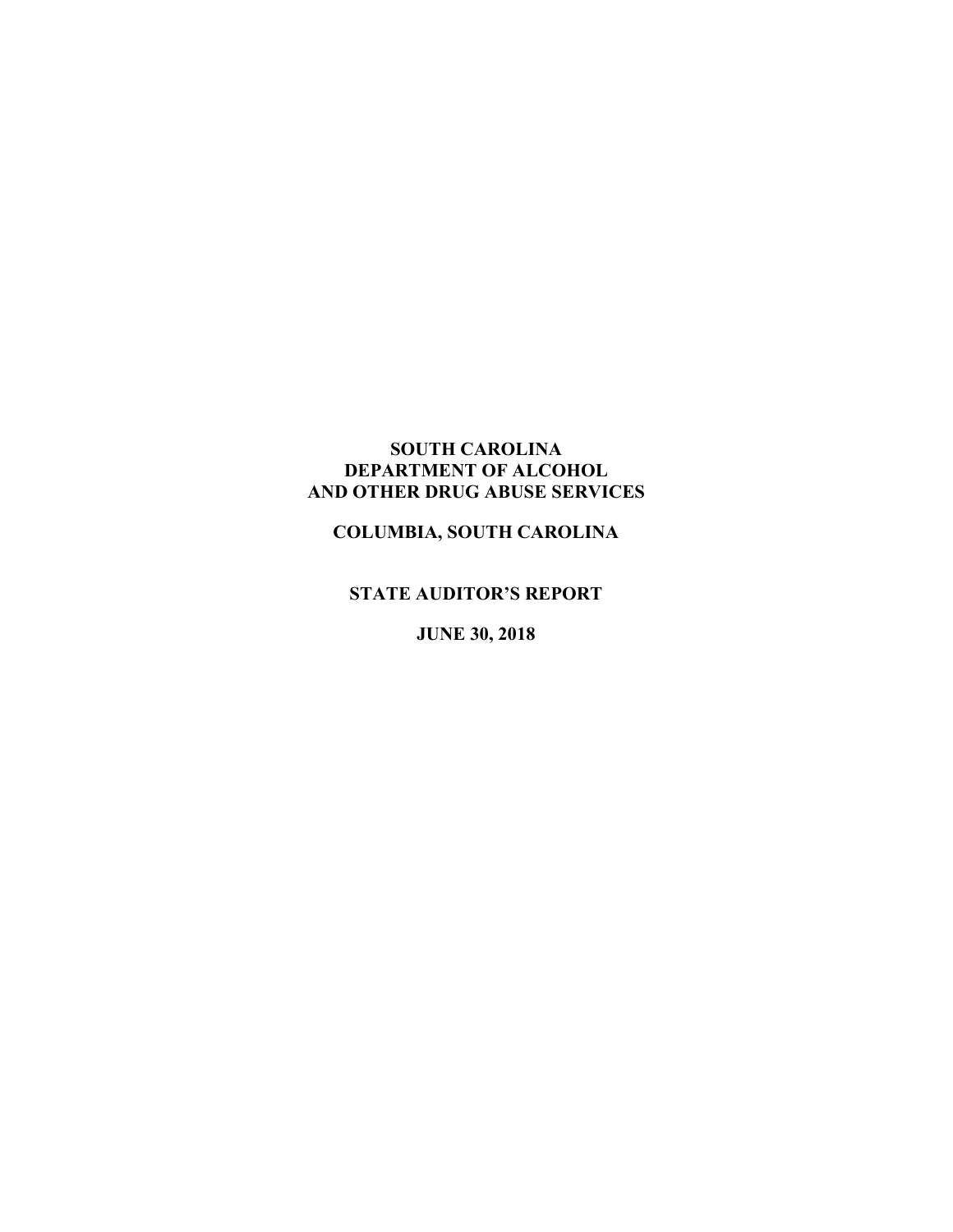

Independent Accountant's Report on Applying Agreed-Upon Procedures

February 20, 2019

Ms. Sara Goldsby, Director South Carolina Department of Alcohol and Other Drug Abuse Services Columbia, South Carolina

We have performed the procedures described in Attachment 1, which were agreed to by the management of the South Carolina Department of Alcohol and Other Drug Abuse Services (the Department), on the systems, processes and behaviors related to financial activity of the Department for the fiscal year ended June 30, 2018. The Department's management is responsible for the systems, processes and behaviors related to financial activity. The sufficiency of these procedures is solely the responsibility of the specified parties in this report. Consequently, we make no representation regarding the sufficiency of the procedures described in Attachment 1 either for the purpose for which the agreed-upon procedures report has been requested or for any other purpose.

This agreed-upon procedures engagement was conducted in accordance with attestation standards established by the American Institute of Certified Public Accountants. We were not engaged to and did not conduct an examination or review, the objective of which would be an opinion or conclusion, respectively, on the systems, processes and behaviors related to financial activity of the Department. Accordingly, we do not express an opinion or conclusion. Had we performed additional procedures, other matters might have come to our attention that would have been reported to you.

The concept of materiality does not apply to findings to be reported in an agreed-upon procedures engagement. Therefore, all findings from the application of the agreed-upon procedures must be reported unless the definition of materiality is agreed to by the specified parties. Management of the Department has agreed that the following deficiencies will not be included in the State Auditor's Report on Applying Agreed-Upon Procedures:

- Errors of less than \$1,000 related to cash receipts and non-payroll cash disbursements transactions.
- Errors of less than \$1,000 related to reporting packages.

This report is intended solely for the information and use of the management of the South Carolina Department of Alcohol and Other Drug Abuse Services and is not intended to be and should not be used by anyone other than these specified parties. However, this report is a matter of public record and its distribution is not limited.

George & Kennedy, II

George L. Kennedy, III, CPA State Auditor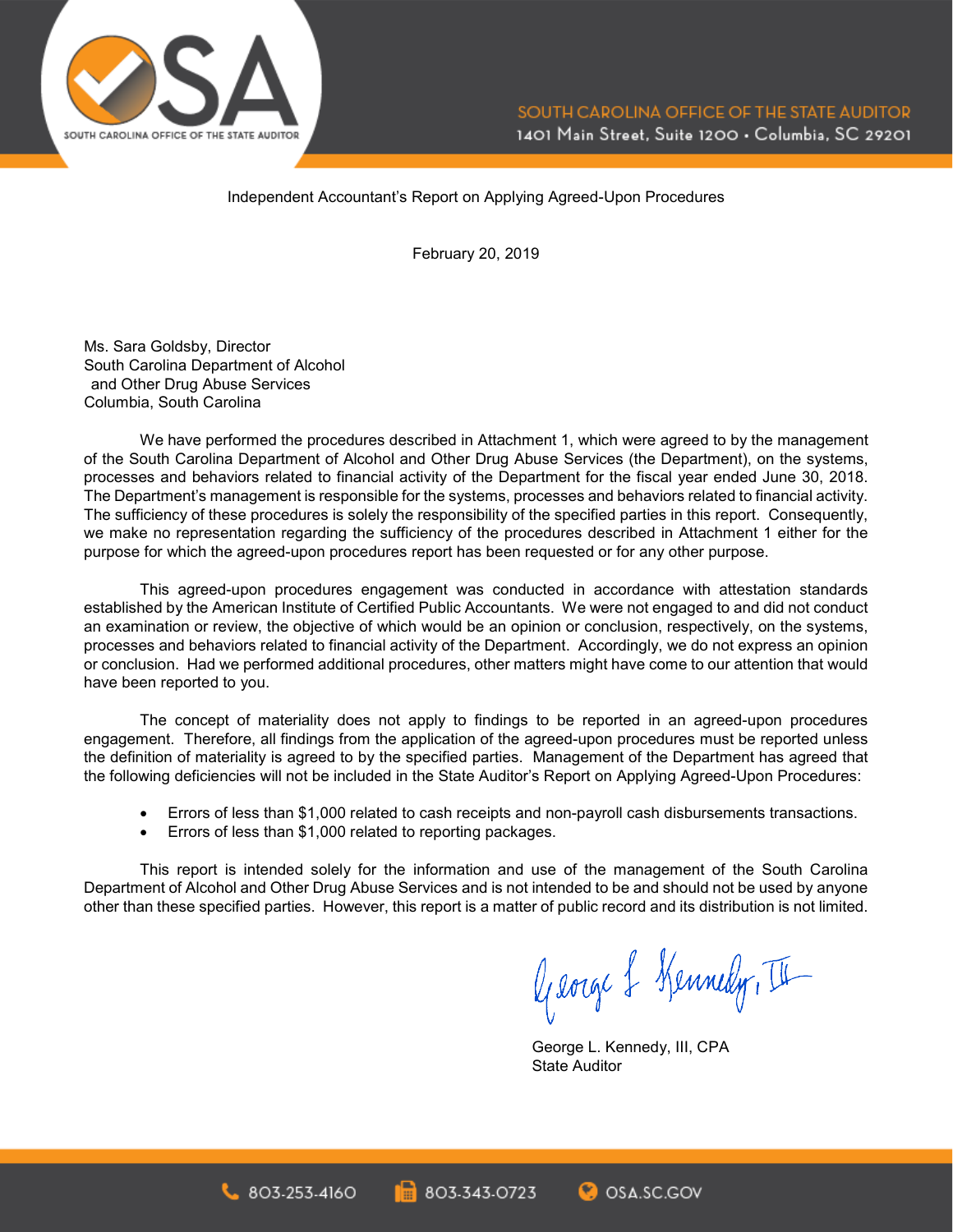## **South Carolina Office of the State Auditor**

### **Agreed Upon Procedures - South Carolina Department of Alcohol and Other Drug Abuse Services (J20)**

#### **Cash Receipts/Revenues**

- 1. Compare current year revenues at the subfund and account level from sources other than State General Fund appropriations to those of the prior year. Obtain from management an understanding of variations over \$13,000 - Earmarked Funds, \$200,000 - Federal Funds and 10%.
- 2. Randomly select twenty-five cash receipts transactions and inspect supporting documentation to:
	- Agree transaction amount, date, payer, document number, and account classification to the general ledger.
	- Determine that revenues/receipts were deposited in a timely manner, in accordance with Proviso 117.1 of the Appropriation Act.
	- Ensure that both revenue collections and amounts charged are properly authorized by law.
	- Determine that receipts are recorded in the proper fiscal year.

We found no exceptions as a result of the procedures.

#### **Cash Disbursements/Non-Payroll Expenditures**

- 3. Compare current year non-payroll expenditures at the subfund and account level to those of the prior year. Obtain from management an understanding of variations over \$62,000 - General Funds, \$14,000 - Earmarked Funds, \$700 - Restricted Funds, \$208,000 - Federal Funds and 10%.
- 4. Randomly select twenty-five non-payroll disbursements and inspect supporting documentation to determine:
	- Transaction is properly completed as required by Department procedures; invoice(s) agree(s) with general ledger as to vendor, amount, number, and date.
	- All supporting documents and approvals required by Department procedures are present and agree with the invoice.
	- The transaction is a bona fide expenditure of the Department.
	- The transaction is properly classified in the general ledger.
	- Disbursement complied with applicable State laws, rules, and regulations including the State Consolidated Procurement Code, state travel regulations, etc.
	- Determine that disbursements are recorded in the proper fiscal year.
	- Clerical accuracy / confirm proper sales/use tax.

For federally funded cash disbursements/non-payroll expenditures selected, inspect supporting documentation to determine:

• Charges are necessary and reasonable for the proper administration of the program, incurred during the approved grant period, given consistent accounting treatment and applied uniformly to both federally assisted and other activities of the recipient.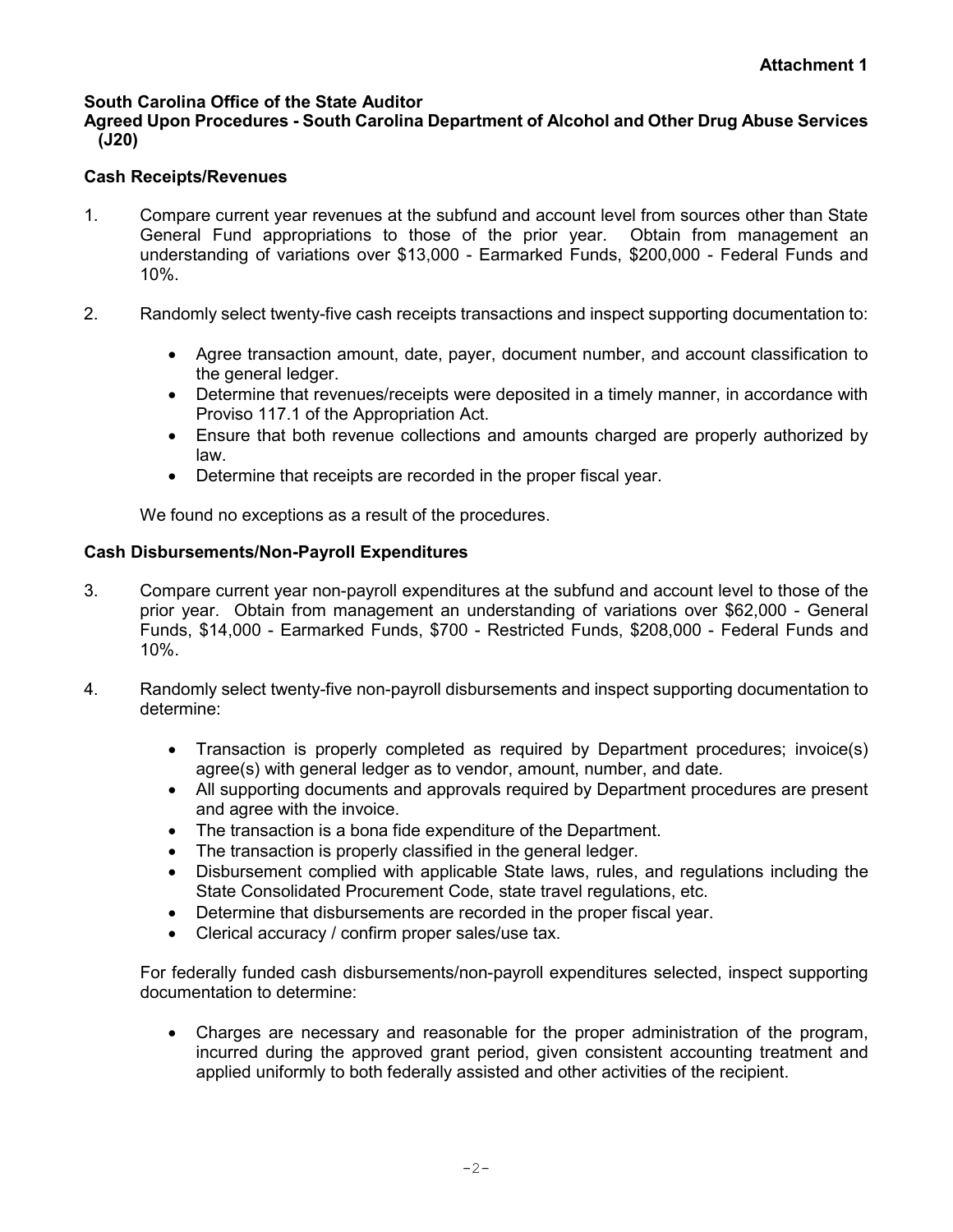## **Cash Disbursements/Non-Payroll Expenditures (Continued)**

- 5. Haphazardly select five purchasing card transactions from the Comptroller General's listing of purchasing card transactions for Fiscal Year 2018 to determine:
	- The cardholder is an authorized user.
	- The purchase is authorized based on the cardholder's job title/position.
	- The monthly purchase summary was submitted along with applicable receipts and signed by both the supervisor and cardholder.
	- The purchase did not exceed the single transaction limit or the individual credit limit and there was no indication of transaction splitting.

## **Finding**

For three of the federally funded disbursements inspected, it was determined that, due to the associated contractual arrangement with the Federal entity, the related activity should no longer be accounted for as a grant and should not be identified as federal financial assistance on the Department's Schedule of Expenditures of Federal Awards. It was noted that the Department has appropriately accounted for and reported this activity in previous years, based on the original arrangement with the Federal entity.

## **Management's Response**

The Department's initial determination for reporting this funding as federal financial assistance on the Schedule of Expenditures of Federal Awards was made after consultation with the Office of the State Auditor (OSA). The accounting and reporting of these funds has remained consistent through the duration of the contractual agreement, however we will comply with the request to no longer report this federal arrangement on the Schedule of Expenditures of Federal Awards.

#### **Payroll**

- 6. Compare current year payroll expenditures at the subfund and account level to those of the prior year. Obtain from management an understanding of variations over \$62,000 - General Funds, \$14,000 - Earmarked Funds, \$700 - Restricted Funds, \$208,000 - Federal Funds and 10%.
- 7. Compute the percentage distribution of fringe benefit expenditures by fund source and compare to the actual distribution of recorded personal service expenditures by fund source. Obtain an explanation of variations greater than 10%.
- 8. Compare the percentage change in personal service expenditures between the current year and prior year to the percentage change in employer contributions expenditures between the current year and prior year. Obtain an explanation of variations greater than 10%.
- 9. Randomly select six employee payments and inspect supporting documentation during the fiscal year to:
	- Obtain and inspect the employee's payroll and/or personnel file for various forms, communications, etc., to confirm that the person is a bona fide employee of the Department.
	- Agree gross pay to supporting documentation confirming all changes to gross salary for the year. Determine that all changes have been properly approved.
- 10. Haphazardly select five employees who terminated employment during the fiscal year to determine if they were removed from the payroll in accordance with the Department's policies and procedures, that the employee's last pay check was properly calculated and that the employee's leave payout was properly calculated in accordance with applicable State law.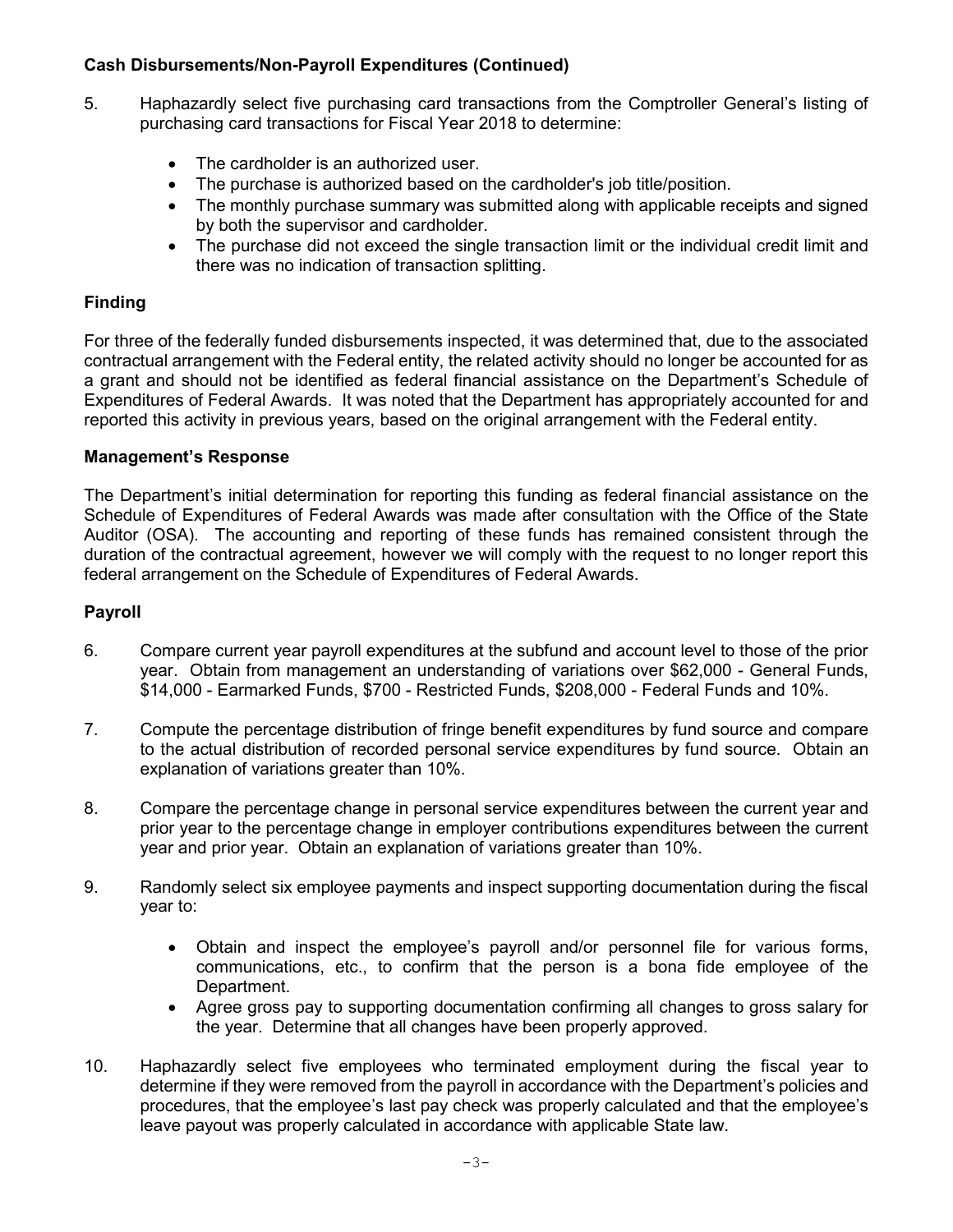# **Payroll (Continued)**

11. Haphazardly select four employees hired during the fiscal year to determine if they were added to the payroll in accordance with the Department's policies and procedures and that their first pay check was properly calculated in accordance with applicable State law.

## **Finding**

For one of the five terminated employees inspected, the leave balance payout exceeded the maximum allowed to that employee by approximately \$70.

## **Management's Response**

We agree with the auditor's comments. To avoid future overpayments, the Department's Human Resource Manager will take additional precautions when calculating payouts, and a member of the Finance staff will confirm the accuracy of payouts before processing. This confirmation process should reduce future errors.

## **Journal Entries and Transfers**

- 12. Haphazardly select eight journal entries and one transfer for the fiscal year to:
	- Trace postings to the general ledger, confirming amounts agree with supporting documentation.
	- Confirm transaction is properly approved.
	- Inspect supporting documentation to confirm the purpose of the transaction.

We found no exceptions as a result of the procedures.

## **Reporting Packages**

- 13. Obtain copies of fiscal year end reporting packages submitted to the Office of the State Comptroller General (CG). Inspect the Master Reporting Package Checklist to determine the appropriate reporting packages were prepared and submitted by the due date established by the CG's Reporting Policies and Procedures Manual.
- 14. In addition to the procedure above, perform the following:
	- Grants and Contributions Revenue Reporting Package

Haphazardly select five grants to determine if the reported beginning and ending fund balances, receipts, qualified expenditures, fund, grant number, and CFDA number agree to the South Carolina Enterprise Information System (SCEIS) general ledger and/or SCEIS Display Grant Master. In addition, recalculate the reported total receivables and/or deferred revenue to determine accuracy.

• Other Receivables Reporting Package

Haphazardly select five receivables to determine if reported amounts are accurate based on inspection of the SCEIS general ledger, the SCEIS Yearend Reporting - Accounts Receivable Current with Customer report and/or Department prepared records.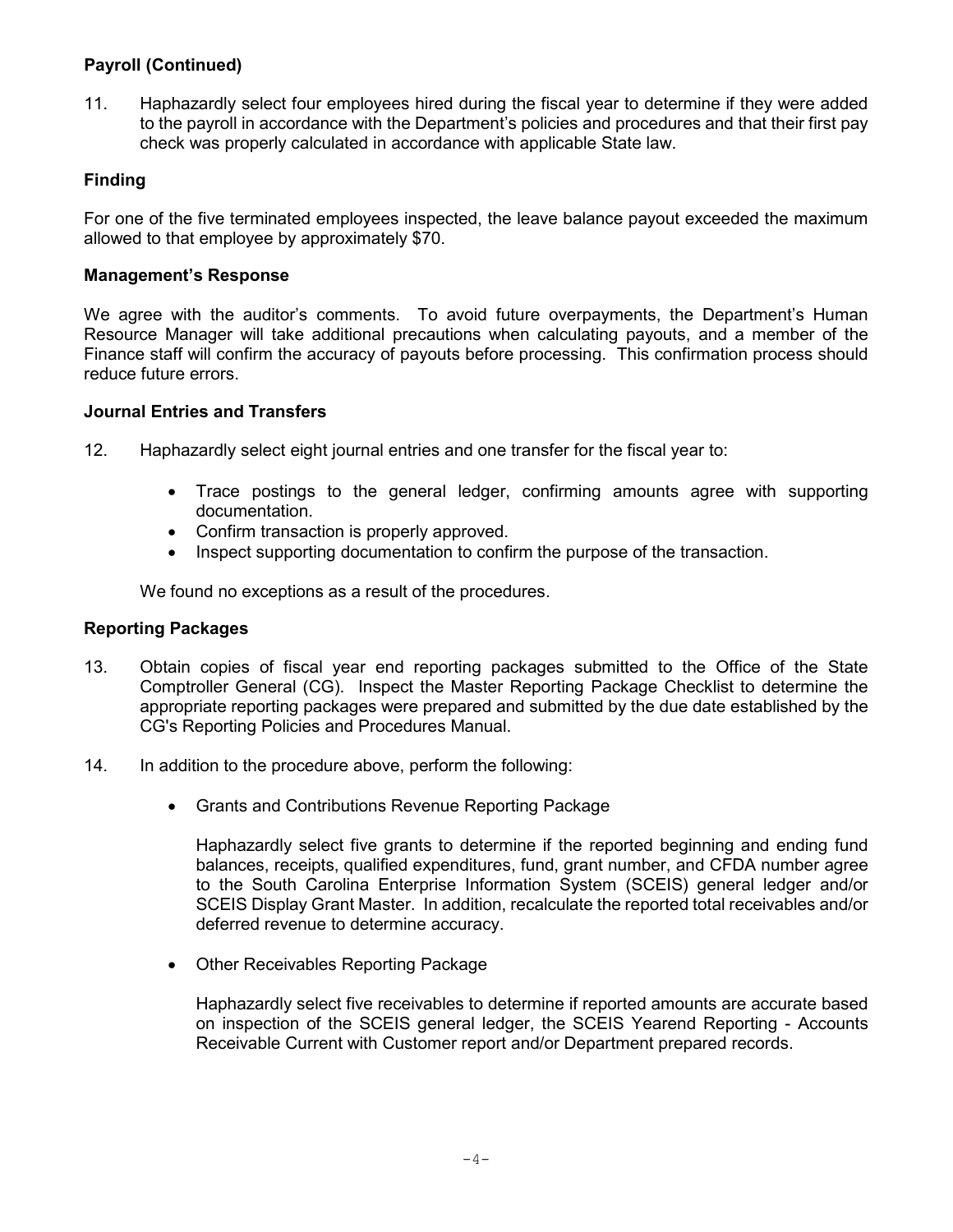## **Reporting Packages (Continued)**

• Prepaid Expenses Reporting Package

Determine if amounts agree to the SCEIS Yearend Reporting - Prepaid Expenses report and/or Department prepared records. In addition, select both prepaid expenses reported to determine if the amounts were properly classified, calculated and reported based on inspection of the SCEIS general ledger and invoices.

• Operating Leases Reporting Package

Determine if amounts agree to the SCEIS general ledger, the SCEIS Yearend Reporting - Operating Lease Expense with Vendor report and/or Department prepared records. In addition, based on inspection of invoices and lease agreements, determine if rental payments were properly classified, coded and calculated by inspecting and recalculating the following reported amounts: (1) One haphazardly selected contingent rental payment; (2) One haphazardly selected rental payment from each remaining category.

• Accounts Payable Reporting Package

Haphazardly select five payables to determine if reported amounts were properly identified, classified, and reported based on the inspection of the SCEIS general ledger, SCEIS Yearend Reporting - Prior Year Payables with Vendor Report and/or Department prepared records.

• Subsequent Events Questionnaire

Determine if responses are reasonable/accurate and any required supplemental information was properly prepared and submitted based on inspection of the SCEIS general ledger and/or Department prepared records. In addition, haphazardly select four payables from the Subsequent Events Accounts Payable Worksheet and determine if the amounts were properly classified, reported, and excluded from the original Accounts Payable Reporting Package submission.

# **Findings**

## **Accounts Payable Reporting Package**

Reported accounts payable was understated by approximately \$84,000, primarily due to the inadvertent exclusion of interdepartmental payables. In addition, some intergovernmental payables were misclassified as vendor payables and grant payables were not properly applied to the applicable grants receivable balances on the grants reporting package.

## **Subsequent Events Questionnaire**

The Department inadvertently failed to report an update to the compensated absences liability for approximately \$3,000 due to late leave.

## **Management's Response**

We agree with the auditor's comments. The Department's Division of Finance and Operations will adhere to the instructions of the CAFR and recommendations of the State Auditors to ensure proper classification of payables on the reporting packages. The Department's Finance staff have scheduled a review/technical assistance session with CAFR staff on closing packages to improve its year-end submissions.